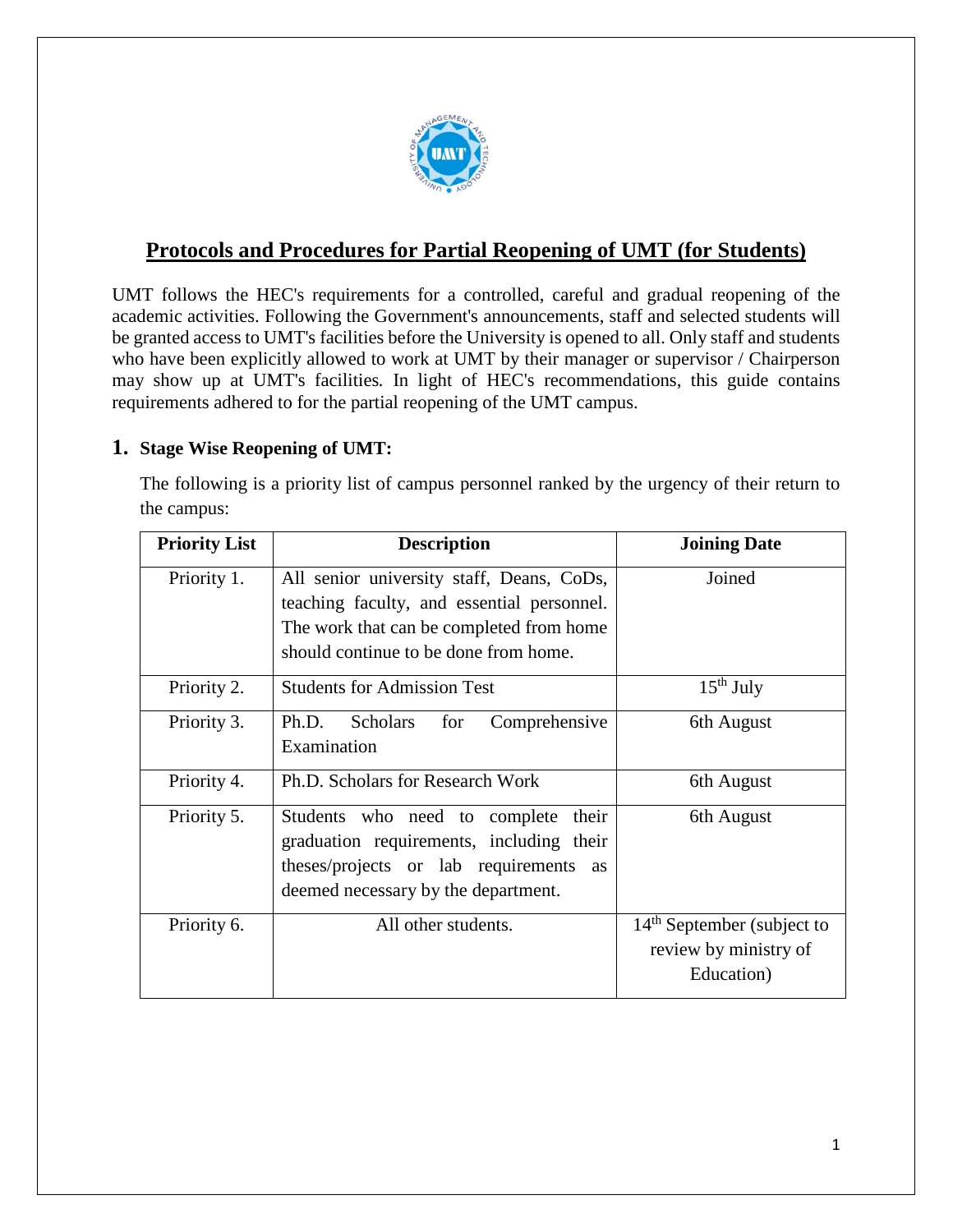## **Standard Operating Procedures (SOPs) for Research Students**

UMT researchers may initiate, reinstate or continue to conduct research operations if guidelines for reducing risk and exposure to COVID-19 are followed and do not conflict with country and international (CDC, WHO, etc.) regulations.

A detailed policy on disruption to research is also being formulated.

1.1. Essential research activities:

Please note that in case of complete or partial city lockdown imposed by local or national government authorities during COVID-19 pandemic, only studies classified as "Essential Research" will be permissible. Essential Research can be carried out with due safety considerations for researchers (Annexure-A).

Essential research activities include:

1.1.1 Covid-19 related research

Studies that have a timeline for deployment that could address the current pandemic.

1.1.2 Non covid-19 studies (ongoing or new)

- Are necessary for completion of a time bound deliverable
- Would pose a safety hazard to human subjects, if discontinued
- Maintain critical equipment in facilities and field-based laboratories
- Collect /maintain critical biological samples and living organisms
- Involve clinical trials and other research essential to the participant/study subjects as determined by the PI of the study and donor agency
- Have government mandated security and access approvals to initiate/continue during this time
- Cannot be performed remotely, and whose activity is deemed critical
- That if not initiated/ discontinued would generate significant data and sample loss

- including laboratory or field work

• Are longitudinal or seasonal and discontinuation or non- initiation would result in loss of significant data or samples

Researchers may have additional research activities that can be considered as essential, as well as variations to above descriptions appropriate to specific research activities and locations. For any such additions or variations researchers must consult their respective CoD/Dean to seek guidance.

## 1.2. **Process to initiate/restart/continue research activities:**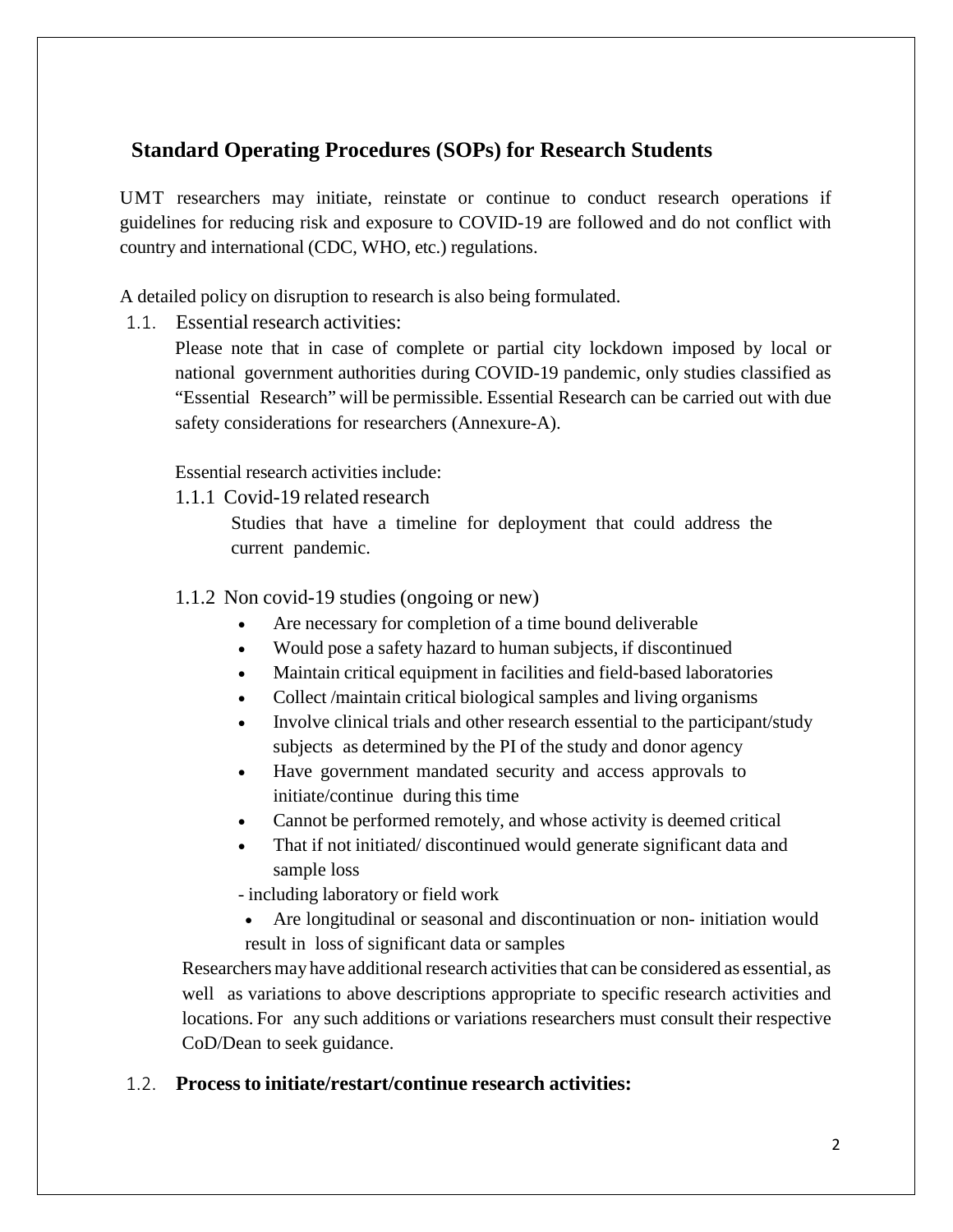Research Supervisor will share with CoD the detail of research students (number of students, duration of work, entry time and exit time). CoD will forward combined information of their department to the OTS for activation of Biometric Attendance and with OSSV for facilitation at entrance gate.

- Researchers desiring to initiate/reinstate/continue research activities during COVID-19 pandemic must submit a request form "Request to initiate/reinstate/continue research during COVID-19" (attached as Annexure B) in consultation with Supervisor to department chair for approval.
- Research Collaborator (from other Institutes/Industries) fulfilling all SOPs can visit UMT with Invitation letter.

## **ANNEXURE A**

Guidelines for Conducting Lab Research during COVID-19 Pandemic

- 1. Social Distancing:
	- COVID-19 is readily transmitted from person-to-person when they are in each other's breathing zones. It is imperative to maintain required social distancing in order to minimize the spread in case anyone is affected.
	- To ensure social distancing, 1 person at a time should work on each bench space (approx. 120 square feet of space). No close group discussions are allowed. For any meeting or discussion, maintain distance of 6 feet or use emails. In case of official/team meetings, please use online forums.
	- If the research space, you are working appears too small to meet above requirement, consider staggering work in shifts so essential requirement is achieved.
	- Implement a work schedule so that individuals can avoid using the same space or equipment at the same time as other individuals.
- 2. Personal Protective Equipment:

Individuals working in labs must wear personal protective equipment, potentially more than they are typically included in their standard operating schedule.

- 3. Masks(Required):
	- Workers should wear protective masks (surgical mask)
	- The use of one mask per worker per day is recommended. If masks must be reused due to shortages, ensure it is properly labeled and stored in clean dry area preferably in properly labeled paper bag.
	- Mask must be changed if visibly soaked / damaged.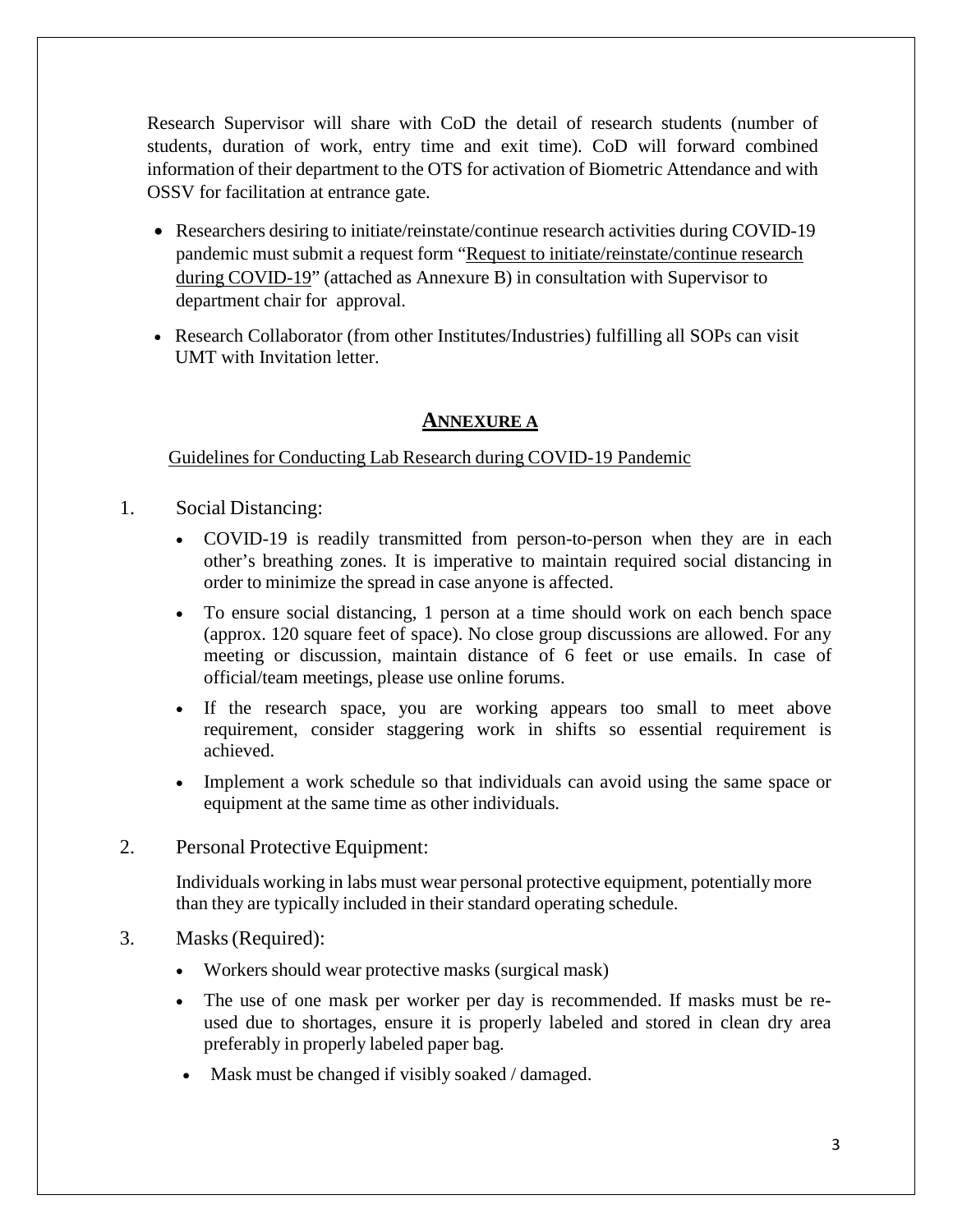#### 4. Gloves(Required)

- Plastic gloves (or other type of disposable gloves provided by your department) should be worn.
- Avoid touching your face (or mask) with your gloved hands.
- Wash and dry hands before putting fresh gloves on.
- Workers using hazardous materials, chemicals and biological agents must continue to follow their specific glove use practices.
- Replace torn gloves with a new pair.
- After removing gloves, wash and dry hands thoroughly. If you are not near hand washing facilities, disinfect your hands with hand sanitizer, then wash hands with soap and water as soon as you can.

### 5. Hand hygiene:

Personnel should sanitize their hands upon entering and leaving the laboratory. This can be done by hand washing for 20 seconds with soap and water, or use of a hand sanitizer.

### 6. Surface Disinfection:

- Recent research shows that COVID-19 can survive up to 72 hours (3 days) on plastic and stainless-steel surfaces. From the first moment of viral contamination, the amount of the live virus on surfaces decreases significantly over these time periods.
- It is critical that every high-touch surface in the work area (drawer and cupboard handles, faucet and dispenser handles, supply bottle tops, etc.) be frequently sanitized.
- Daily disinfection of work benches before and after use is a mandatory component of good laboratory practice and must be implemented in full spirit. Disinfection schedule must be in place that should be posted in the lab and initialed upon completion on daily basis.

## 7. Prohibition advice against occupancy:

To ensure your and others safety in the lab, staff is strongly encouraged to disclose and stay at home if they

- have fever or respiratory symptoms, or have been in contact with anyone with these symptoms for the past 14 days;
- have tested positive for COVID-19 and have not yet been cleared to return to work by an authorized public health official; or infectious disease consultant.
- have within the last 14 days returned from an area with reported community spread of COVID-19.

## 8. **Refreshment**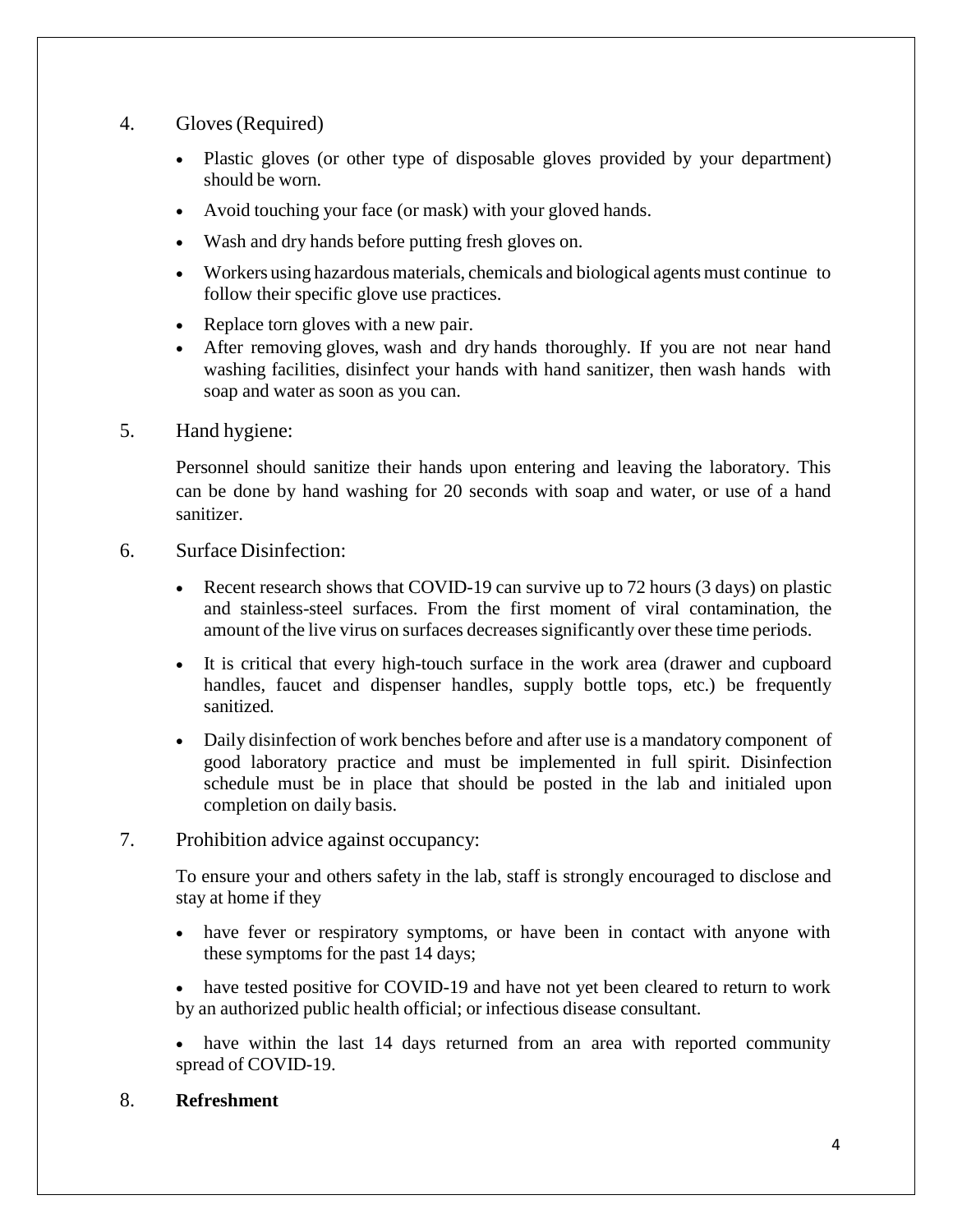To comply with distance requirements and minimize the spread of infection in common areas, **Students are allowed to have takeaways only**.

### **ANNEXURE B**

Request Form to initiate/reinstate/continue research during COVID-19 Pandemic

| 1. Name of Supervisor: | 2. Designation:        |
|------------------------|------------------------|
| 3. Department:         | 4. Email:              |
| 5. Contact #:          | 6. Students ID:        |
| 7. Students Name:      | 8. Students Contact #: |

1.Project Title:

2.Purpose of research/field work:

3. Activities involved in research/field work:

4. Location of research/field work

| $Lab/Place(s)$ of Visit | Duration (hours) | Frequency per week |
|-------------------------|------------------|--------------------|
|                         |                  |                    |
|                         |                  |                    |
|                         |                  |                    |

5. Duration of research/field work:

| $\sim$<br>start Date: | $\sim$<br>Date:<br>End. |
|-----------------------|-------------------------|
|-----------------------|-------------------------|

6. Why is it necessary to continue research/field work during COVID-19 pandemic? Explain briefly about time sensitivity or critical nature of the field research (200 words max)

7. written undertaking from all students, employees involved in research activities has been obtained as specified in the SOPs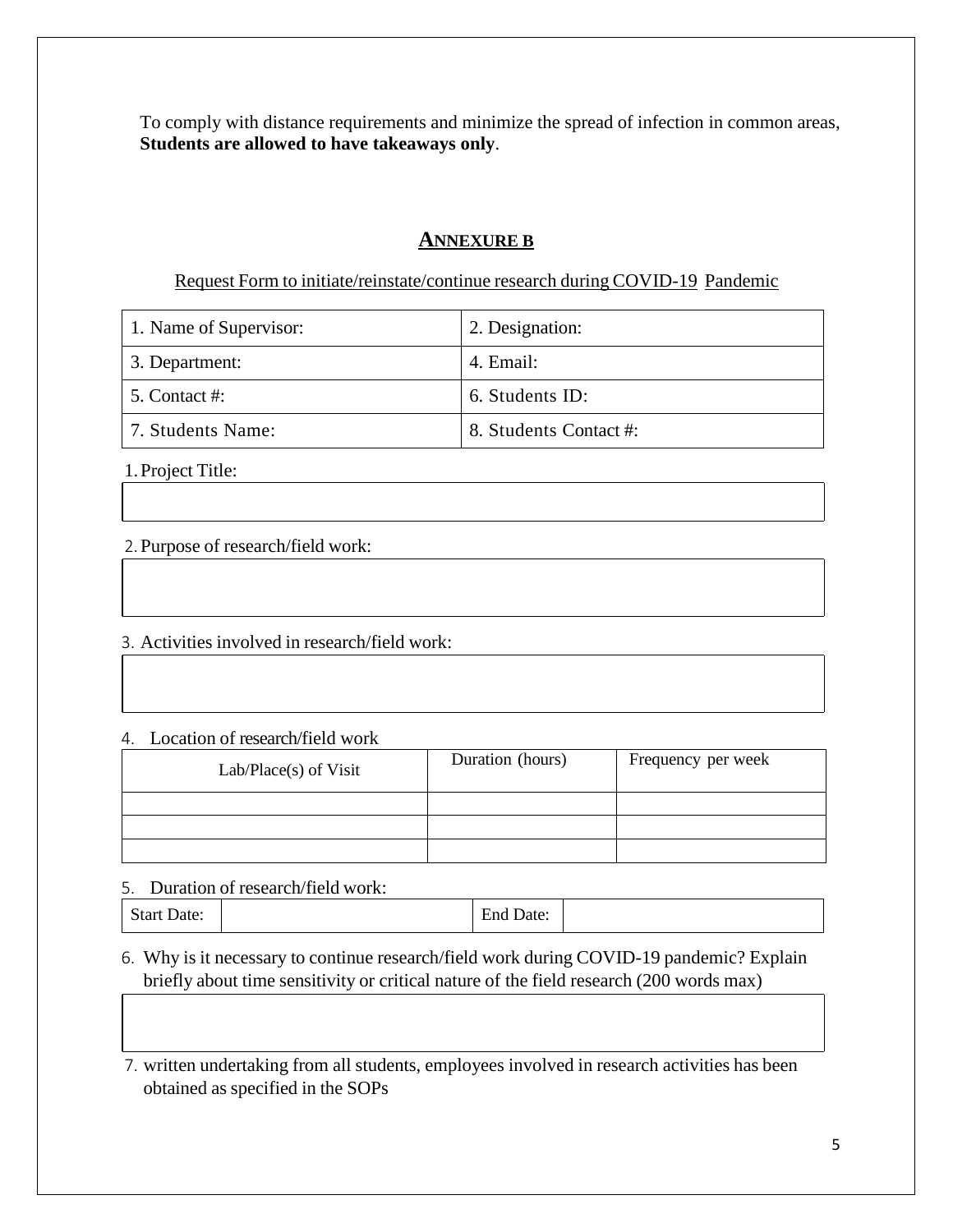| <b>Student Signature:</b> | Date: |
|---------------------------|-------|
| Supervisor Signature:     | Date: |

#### 8. COD/ Dean recommendation (any one):

| Name and Sign: | Date: |
|----------------|-------|

### **2 Steps taken by University before Reopening:**

As per HEC Guidelines University is responsible for undertaking the necessary homework for an orderly and safe return of faculty, staff, and students to campus. This homework includes preparing and disseminating a return package of essential documents and planning for orientation sessions for returnees

#### The **Return Package** consists of the following documents:

| Sr.            | <b>Return Package</b>             | <b>Details</b> |
|----------------|-----------------------------------|----------------|
| N <sub>0</sub> |                                   |                |
|                | <b>Draft Invitation Letter</b>    | Annexure-II    |
| 2.             | Affidavit                         | Annexure-III   |
| 3.             | <b>Health Declaration</b>         | Annexure-IV    |
| 4.             | <b>Useful Contact Information</b> | Annexure-VIII  |
| 5.             | Guidelines to Returnees for       | Annexure-IX    |
|                | Preparation                       |                |
| 6.             | SOPs (or Safety Protocols)        | $Annexure-X$   |
| 7.             | Penalties                         | Annexure-XIII  |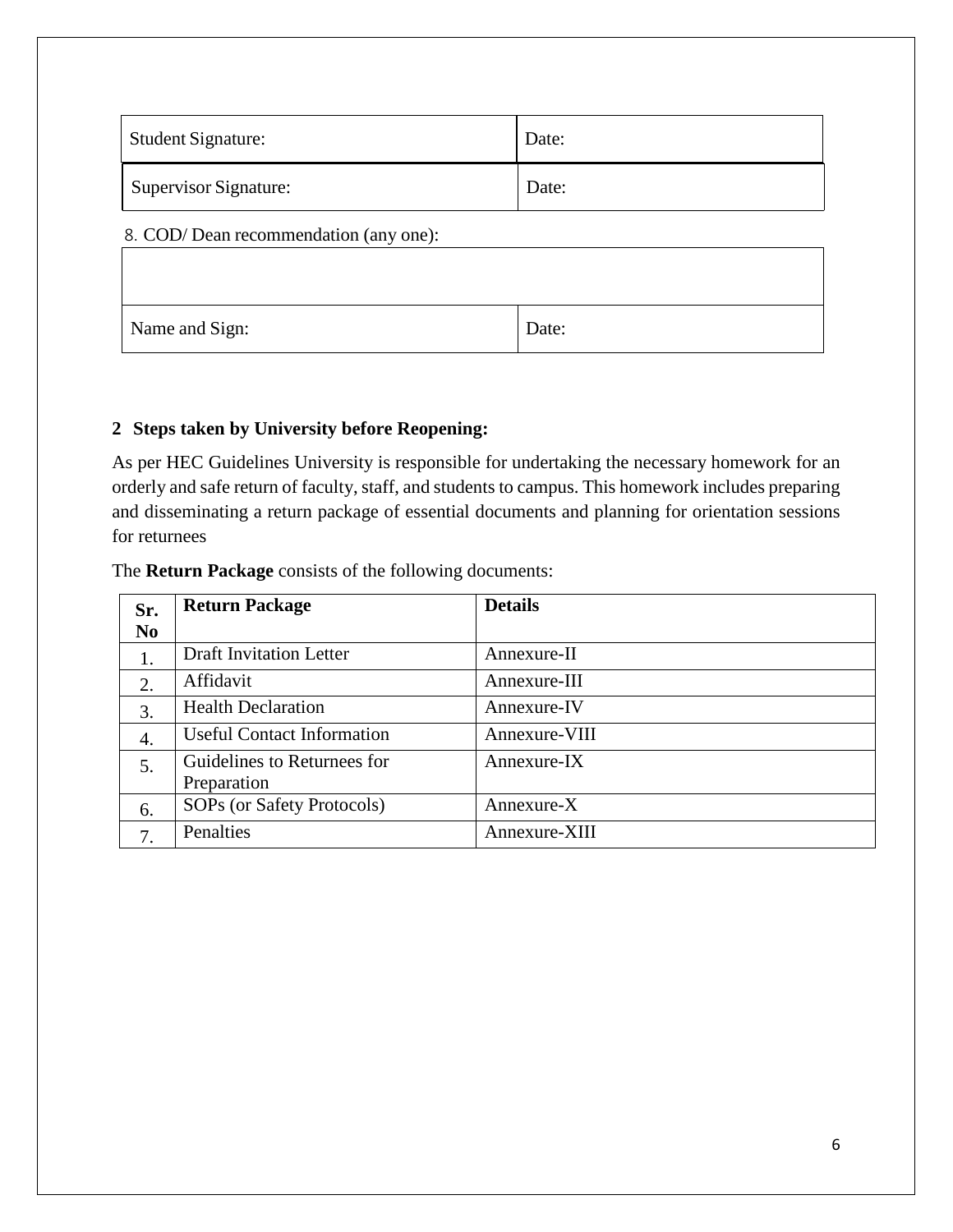## **ANNEXURE-II**



University of Management and **Technology** 

Date:

Duration of Work:

Daily Entry Time:

Daily Exit Time:

Name:

Address:

### **Subject: Invitation Letter for Access to the University**

Dear Student,

On behalf of the University of Management and Technology, it is my great pleasure to invite you to return to the university premises for specific educational activities and access to the laboratory, IPC, and library to cover your educational deficiencies. For a smooth return, you are advised to submit a health declaration based on a COVID/ PCR, from a verified Medical Institute/Center, taken within a week before your return to campus.

Most importantly, if you have or contract any of the symptoms of SARS-CoV-2, you must stay at home or seek medical attention and inform your Department accordingly via email, WhatsApp, or text. The University will issue you a subsequent invitation letter once you communicate your healthy recovery and submit the SARS-CoV-2 negative report from a verified Medical Institute/Center.

The arrival protocol set by the University must be followed strictly and submit the required documents (health declaration and an affidavit on the stamp paper) for convenient access to campus. Your cooperation will highly be appreciable as it is necessary for yourself and the others around you.

I look forward to seeing you on campus.

Sincerely,

Dean/Director/Chairperson

School/Institute/Department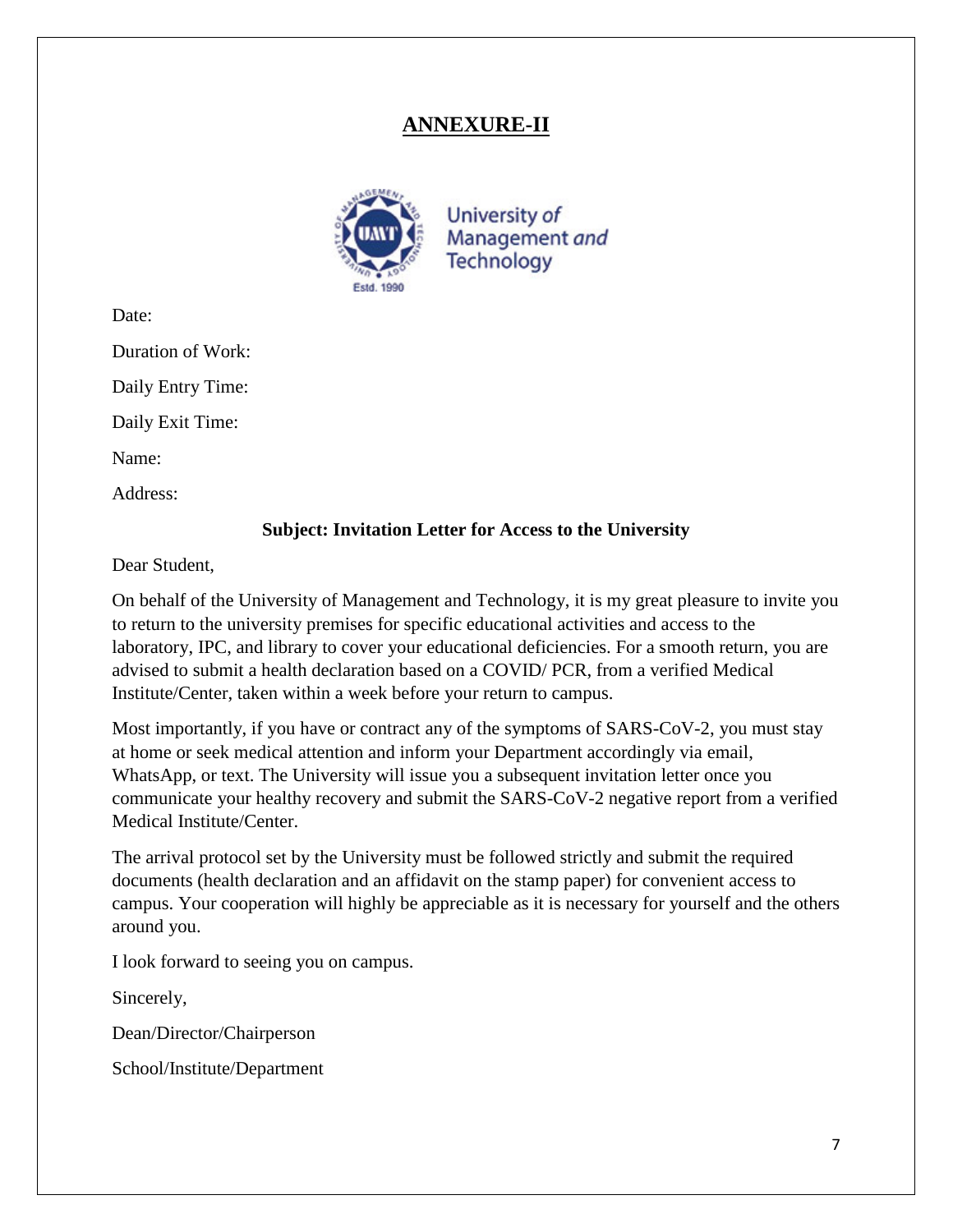## **ANNEXURE-III**

## **Affidavit**

I \_\_\_\_\_\_\_\_\_\_\_\_\_\_\_\_\_\_\_\_\_\_\_\_\_\_\_\_\_\_\_\_\_\_\_, hereby declare that I want to have access to the University of Management and Technology, Lahore campus to participate in the limited academic activities on my own will whereas the university has also provided me with an option 'not to return'.

I assure you that I will adhere to all the safety protocols and other instructions in this regard. I will be held solely responsible for violating any set of rules and protocols by the University during this time.

With this, I assure you that I will not hold the University liable if I contract the SARS-CoV-2 despite the safety protocols.

Signatures of Applicant: Name and UMT ID: Department and School Date: Ph# Postal Address: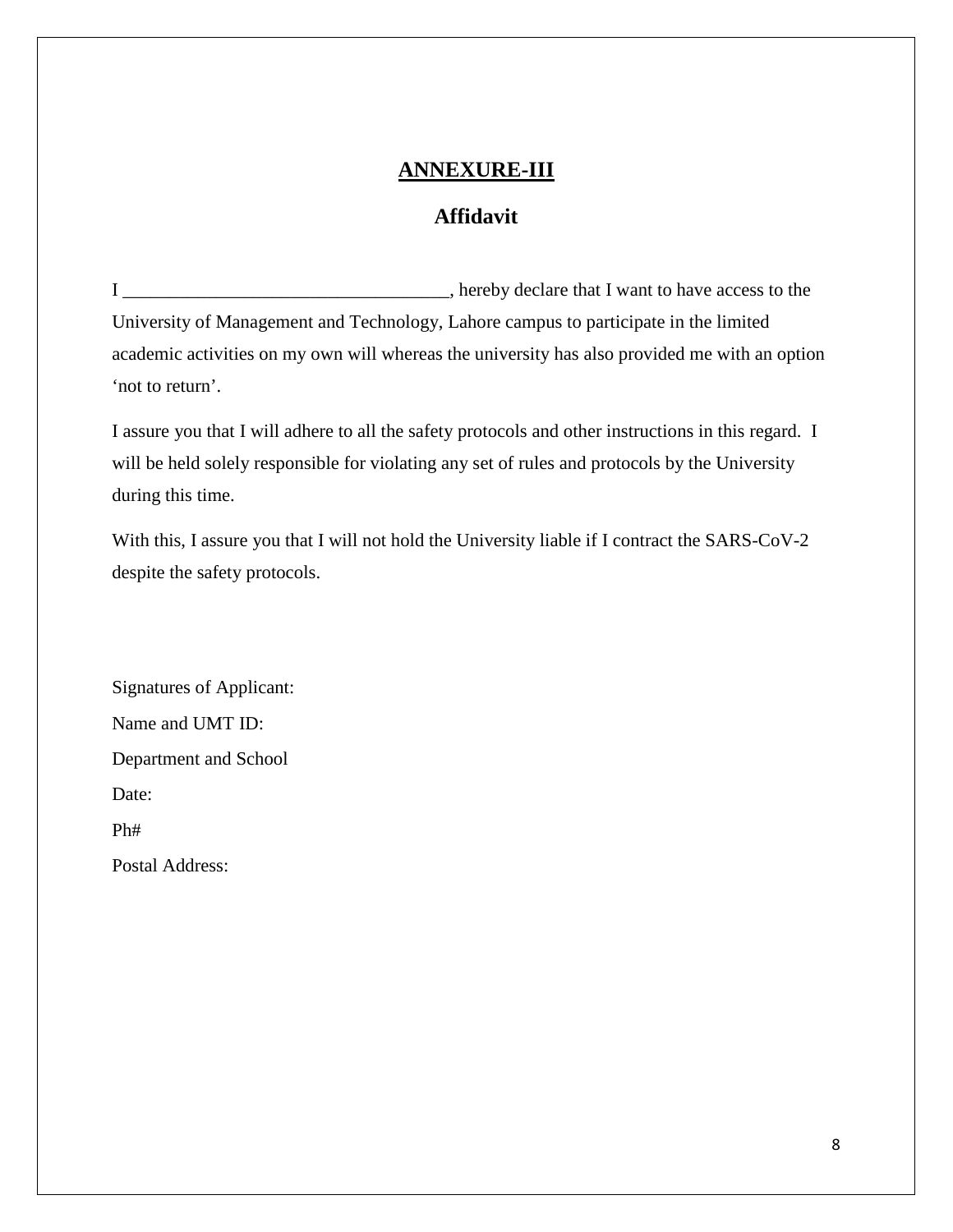## **ANNEXURE-IV**



## **Health Declaration Form**

|                      |                                                                                                                      | Program____________________Department_____________________School/Institute_________________________ |
|----------------------|----------------------------------------------------------------------------------------------------------------------|-----------------------------------------------------------------------------------------------------|
|                      |                                                                                                                      |                                                                                                     |
| Address in Pakistan  | <u> 1980 - Jan Samuel Barbara, margaret e</u> n 1980 eta eta eskualdean eta eskualdean eta eskualdean eta eskualdean |                                                                                                     |
| Mobile Phone No 2008 |                                                                                                                      | do hereby solemnly affirms, declares and                                                            |
| undertake:           |                                                                                                                      |                                                                                                     |

1) That my health status is as follows (Encircle the relevant one):

| <i>i</i> . Fever             | YES NO |      |
|------------------------------|--------|------|
| ii. Cough                    | YES NO |      |
| iii. Difficulty in Breathing | YES –  | - NO |

- 2) That I am willing to follow all public measures adopted at the UMT for anti-COVID-19/ coronavirus.
- 3) That I am willing to undergo all processes applicable for COVID-19/ Coronavirus testing whenever asked by UMT officials
- 4) To comply with all anti-COVID-19/ Corona Virus precautionary measures/ instructions of the UMT authorities.
- 5) I hereby declare that the details furnished above are true and correct to the best of my knowledge and belief, and I undertake to inform the concerned UMT Medical Health Unit regarding any changes therein, immediately. In case any of the above information is false or untrue or misleading or misrepresenting, I am aware that I may be held liable for all applicable law(s) of Pakistan.

 $(\underline{\hspace{1cm}})$ Signature

Date: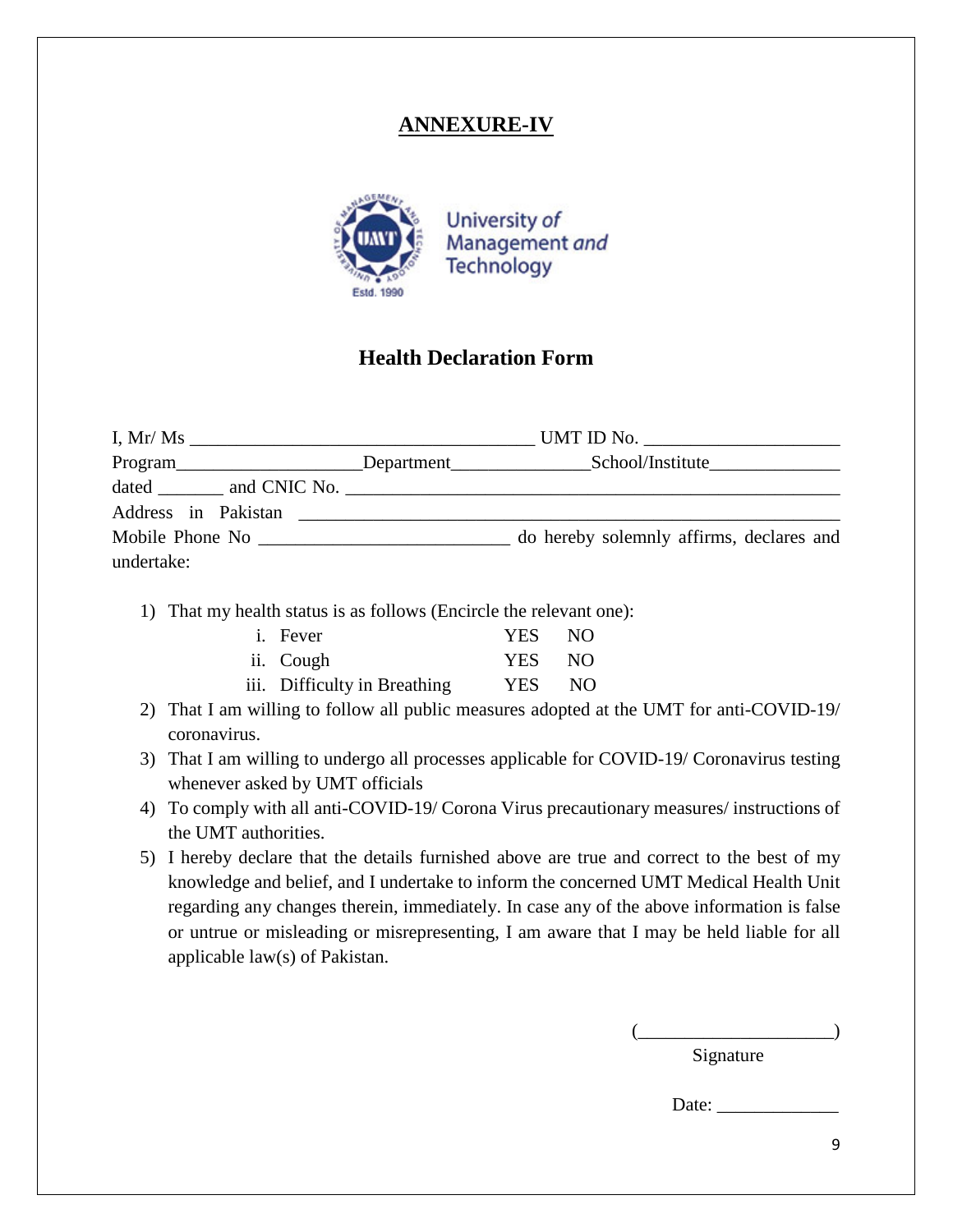## **ANNEXURE-VIII**

#### **Useful Contact Information**

Designated Authority/ Useful contacts:

- 1. Lt Col (R) Mirza Khurram Baig, Head, Office of Campus Management and Service (Email: ocms.hd@umt.edu.pk)
- 2. Maj (R) lbrar Hussain, Head, Office of Security, Safety and Vigilance (Email: ossv.hd@umt.edu.pk)
- 3. Aamir Allaud Din, Head OTS (Email: ots.hd@umt.edu.pk)
- 4. Dr. M. Akhtar Rana, Head, Medical Services Unit -MSU (Email: akhtar.rana@umt.edu.pk)

NOTE: If you need any advice telephonically or by visiting physically, do contact with MSU-UMT.

## **ANNEXURE-IX**

**Guidelines to Returnees for Preparation:** All those intending to return to campus should follow the instructions below:

- a. *Follow Instructions*: Read all instructions carefully, enter the contact information of key individuals in your phone's database, and sign the Affidavit and Health Declaration.
- b. *In Case of Symptoms*: Anyone who may be experiencing Covid-19 symptoms, or a member of whose household develops these symptoms, or if they have been in contact with a Covid-19 infected person should not return to campus but go into self-isolation.
- **c.** *Work Plan*: Those intending to return to campus should prepare a work plan covering their teaching, research, mentoring, and other commitments, and check which ones of these could effectively be carried out through remote means. **Work that can be performed remotely should continue to be done from home.**

## **ANNEXURE-X**

**SOPs (or Safety Protocols):** All campus community members, including faculty, staff, and students, are expected to adhere to the following guidelines to protect the health of its students, faculty, and staff, and the procedure to be followed in case of COVID-related symptoms.

- **a. Wear a mask at all times when in a public space on campus.**
- **b. Maintain social/ physical distancing of 6 feet in classrooms, laboratories, libraries, cafeterias, offices, corridors, staircases, and lifts.**